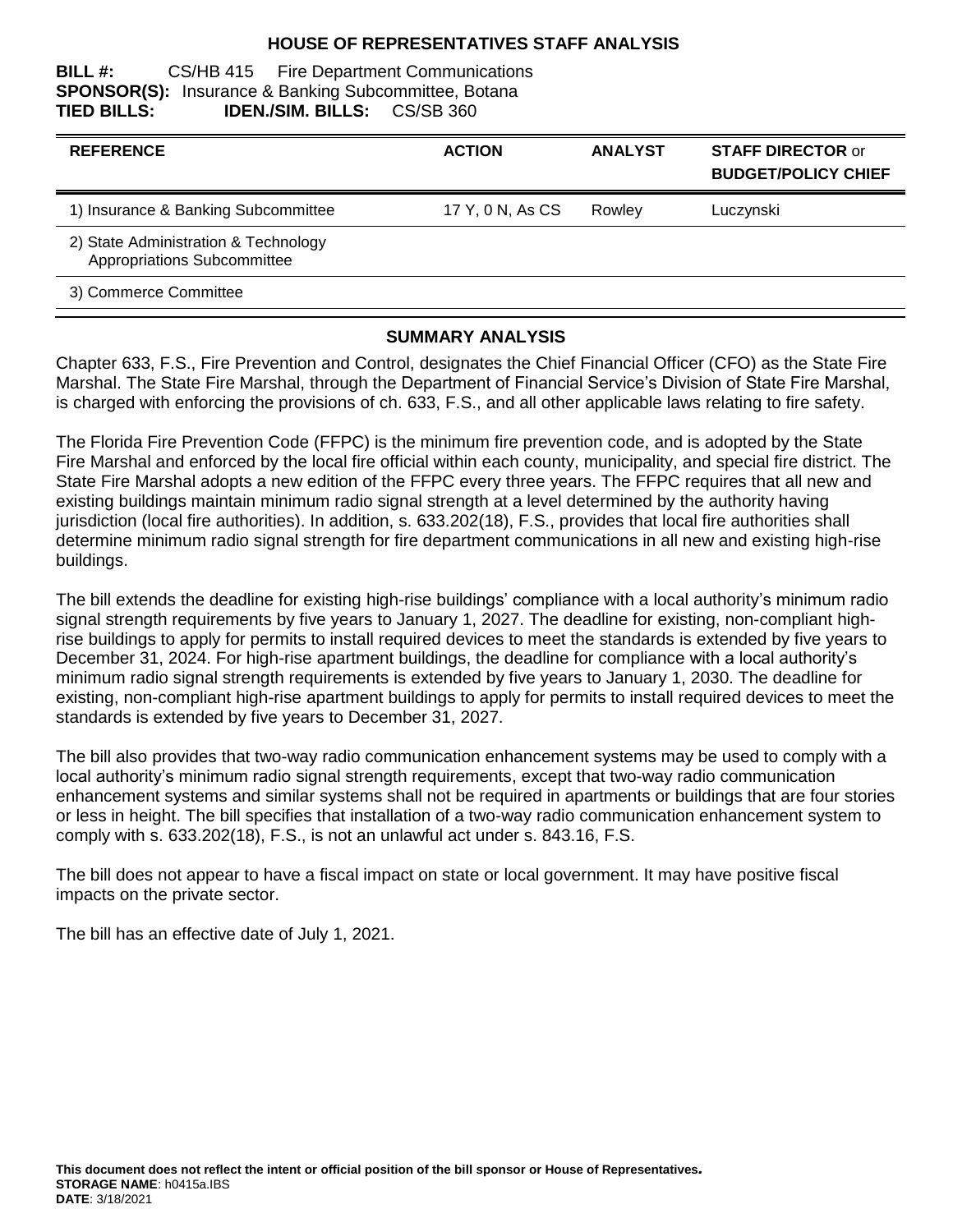#### **FULL ANALYSIS**

## **I. SUBSTANTIVE ANALYSIS**

#### A. EFFECT OF PROPOSED CHANGES:

*State Fire Prevention – State Fire Marshal*

Chapter 633, F.S., Fire Prevention and Control, designates the Chief Financial Officer (CFO) as the State Fire Marshal. The State Fire Marshal, through the Division of State Fire Marshal within the Department of Financial Services (DFS), is charged with enforcing the provisions of ch. 633, F.S., and all other applicable laws relating to fire safety and has the responsibility to minimize the loss of life and property in this state due to fire.<sup>1</sup> Pursuant to this authority, the State Fire Marshal regulates, trains, and certifies fire service personnel and firesafety inspectors; investigates the causes of fires; enforces arson laws; regulates the installation of fire equipment; conducts firesafety inspections of state property; and operates the Florida State Fire College.

In addition to these duties, the State Fire Marshal adopts by rule the Florida Fire Prevention Code (FFPC), which contains all fire safety laws and rules that pertain to the design, construction, erection, alteration, modification, repair, and demolition of public and private buildings, structures, and facilities and the enforcement of such fire safety laws and rules, at ch. 69A-60, F.A.C. The State Fire Marshal adopts a new edition of the FFPC every three years.<sup>2</sup> The  $7<sup>th</sup>$  edition of the FFPC took effect on December 31, 2020.<sup>3</sup> The FFPC is largely based on the *National Fire Protection Association's (NFPA) Standard 1, Fire Prevention Code*, along with the current edition of the *NFPA's Life Safety Code, NFPA 101*. 4

The FFPC is the minimum fire prevention code deemed adopted by each municipality, county, and special district with firesafety responsibilities, and applies to every building and structure throughout the state with few exceptions.<sup>5</sup> Municipalities, counties, and special districts with firesafety responsibilities may supplement the FFPC with more stringent standards adopted in accordance with s. 633.208, F.S.<sup>6</sup> Local fire authorities set standards for radio signal strength throughout buildings within their jurisdiction in order to ensure consistent fire and rescue communication capabilities.

#### *Radio Signal Strength for Fire Department Communications*

The life safety of firefighters and citizens depends on reliable, functional communication tools that work in the harshest and most hostile of environments.<sup>7</sup> All firefighters, professional and volunteer, operate in extreme environments that are markedly different from those of any other radio users.<sup>8</sup> The radio is the lifeline that connects the firefighters to command and outside assistance when in the most desperate of situations.<sup>9</sup>

Modern focus on radio signal strength stems from difficulties experienced by firefighters attempting rescue operations on September 11, 2001, in the World Trade Towers, who found that in certain areas of the building their radio signal degraded, making live communication difficult or impossible.<sup>10</sup>

 $\overline{a}$ 

<sup>1</sup> S. 633.104, F.S.

<sup>2</sup> S. 633.202, F.S.

<sup>&</sup>lt;sup>3</sup> Florida Fire Prevention Code (7<sup>th</sup> ed. 2020), https://www.nfpa.org/codes-and-standards/all-codes-and-standards/codesand-standards/free-access?mode=view (last visited Mar. 11, 2021).

<sup>4</sup> S. 633.202(2), F.S.

<sup>5</sup> S. 633.208, F.S., and 69A-60.002(1), F.A.C.

<sup>6</sup> S. 633.208(3), F.S., and 69A-60.002(2), F.A.C.

<sup>7</sup> U.S. Fire Administration, *Voice Radio Communications Guide for the Fire Service* (June 2016),

https://www.usfa.fema.gov/downloads/pdf/publications/Voice\_Radio\_Communications\_Guide\_for\_the\_Fire\_Service.pdf (last visited Mar. 11, 2021).

<sup>8</sup> *Id*.

<sup>9</sup> *Id*.

**STORAGE NAME**: h0415a.IBS **PAGE: 2 DATE**: 3/18/2021 <sup>10</sup> *See* National Fire Protection Association, *Assessment of Total Evacuation Systems for Tall Buildings: Literature Review,* https://www.nfpa.org/-/media/Files/News-and-Research/Fire-statistics-and-reports/Executive-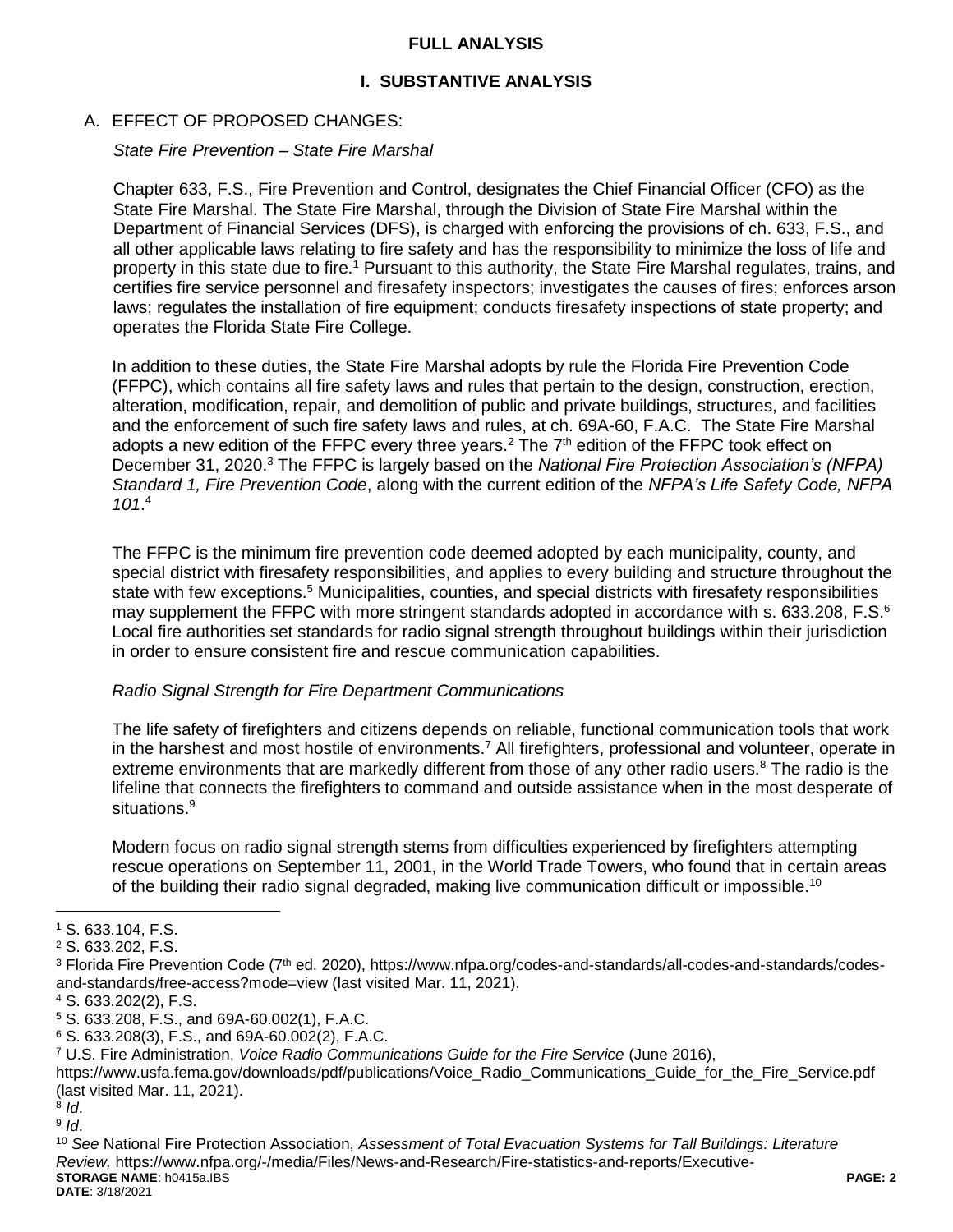Two-way radio communication enhancement systems are devices installed after a building is constructed that accept and then amplify radio signals used by first responders. A radio frequency site survey may be conducted in a building to determine areas where radio signal strength drops due to materials used in construction, such as thick walls, metal construction, underground structures, and low-emissivity glass windows. The generally desired effect is that radio signal strength at ground level, where a fire rescue operation might be based, is equal to the radio signal strength in all locations throughout the building, to ensure consistent communication. Several devices are available to boost signal strength to meet required radio signal strength. These include bi-directional amplifiers and networks of indoor antennae, referred to collectively as a distributed antenna system.<sup>11</sup>

#### *Florida Fire Code Minimum Radio Signal Strength*

Amendments to the FFPC, effective January 1, 2018, provided that all new and existing buildings must maintain minimum radio signal strength at a level determined by the authority having jurisdiction (local fire authorities).<sup>12</sup> Where required by a local fire authority, two-way radio communication enhancement systems must comply with federal standards for installation and upkeep.<sup>13</sup> Additionally, if a two-way radio communication enhancement system would have a negative impact on the operations of a facility, the local fire authority may accept an automatically activated emergency responder radio coverage system in the alternative.<sup>14</sup>

## *Minimum Radio Signal Strength for High-rise Buildings*

Section 633.202(18), F.S., enacted in 2016,<sup>15</sup> provides that local fire authorities shall determine minimum radio signal strength for fire department communications in all new and existing high-rise buildings. A high-rise building is defined in the FFPC as a building where the floor of an occupiable story is greater than 75 feet above the lowest level of fire department vehicle access.<sup>16</sup> Existing highrise buildings are not required to comply with a local authority's minimum radio strength requirements until January 1, 2022. However, an existing high-rise building must have applied for the appropriate permit for installation of equipment meeting the local authority's standards by December 31, 2019. Existing high-rise apartment buildings are not required to comply until January 1, 2025, and must apply for permits to reach compliance by December 31, 2022.

A 2018 declaratory statement from the Department of Financial Services clarified that the compliance timeframes provided in s. 633.202(18), F.S., apply only to high-rise buildings and do not apply to buildings less than 75 feet in height.<sup>17</sup> Thus, compliance with minimum radio signal strength requirements for non-high-rise buildings is controlled by s. 11.10 of the FFPC, which provides no grace periods or acceptable timeframes for compliance.

**STORAGE NAME**: h0415a.IBS **PAGE: 3** <sup>17</sup> Department of Financial Services Declaratory Statement, *In the Matter of Charles B. Parks, Chief Florida Fire Code Official of Broward County* (Apr. 18, 2018), https://www.doah.state.fl.us/FLAID/DFS/2018/DFS\_217787-17- DS\_12042019\_013047.pdf (last visited Mar. 12, 2021).

 $\overline{a}$ 

summaries/evacsystemstallbuildingsliteraturereviewexecsum.ashx#:~:text=According%20to%20the%20definition%20of,fl oor%20of%20the%20highest%20occupiable (last visited Mar. 12, 2021).

<sup>11</sup> *See* City of Treasure Island, Florida, *Two-Way Radio Communication Enhancement System Requirements* (Apr. 20, 2019), https://www.mytreasureisland.org/residents/departments/fire\_dept/local\_high-

rise\_public\_safety\_system\_integrators.php, (last visited Mar. 12, 2021); *see also* East Lake Tarpon Special Fire Control District, *Information Bulletin: Two-Way Radio Communication Enhancement System Requirements,*

https://www.elfr.org/files/e2eae3cb2/Bulletin+East+Lake+Two+Way+Communications.pdf (last visited Mar. 12, 2021).  $12$  Florida Fire Prevention Code (7<sup>th</sup> ed. 2020) s. 11.10.1, https://www.nfpa.org/codes-and-standards/all-codes-andstandards/codes-and-standards/free-access?mode=view (last visited Mar. 11, 2021).

<sup>13</sup> Florida Fire Prevention Code (7<sup>th</sup> ed. 2020) s. 11.10.2, https://www.nfpa.org/codes-and-standards/all-codes-andstandards/codes-and-standards/free-access?mode=view (last visited Mar. 11, 2021).

 $14$  Florida Fire Prevention Code (7<sup>th</sup> ed. 2020) s. 11.10.3, https://www.nfpa.org/codes-and-standards/all-codes-andstandards/codes-and-standards/free-access?mode=view (last visited Mar. 11, 2021).

<sup>15</sup> Ch. 2016-129, s. 27, Laws of Fla.

 $16$  Florida Fire Prevention Code ( $7<sup>th</sup>$  ed. 2020) s. 3.3.29.6, https://www.nfpa.org/codes-and-standards/all-codes-andstandards/codes-and-standards/free-access?mode=view (last visited Mar. 11, 2021).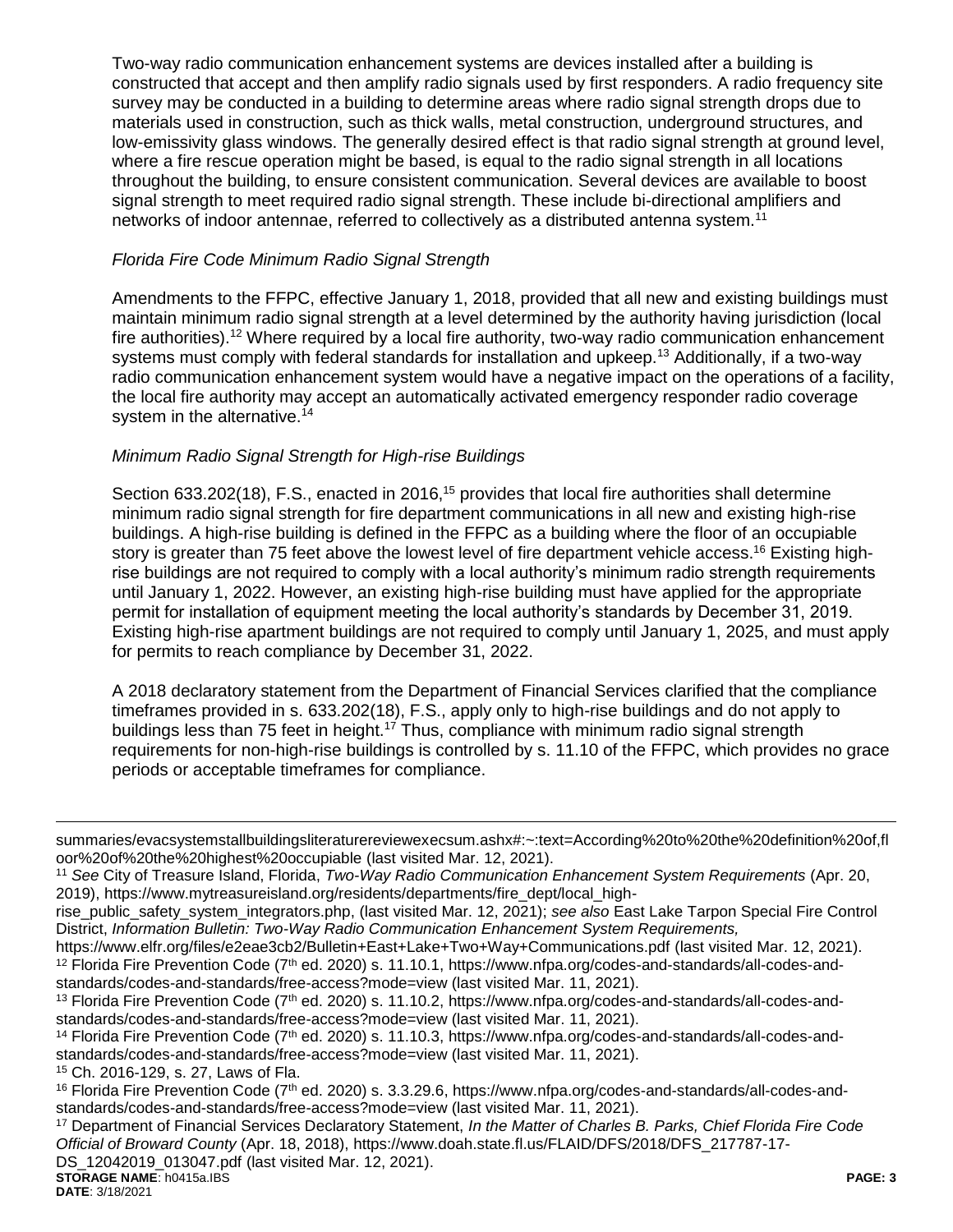## *Radio Equipment Receiving Law Enforcement Frequencies*

Section 843.16, F.S. makes it unlawful to install or transport any frequency modulation radio receiving equipment so adjusted or tuned as to receive messages or signals on frequencies assigned by the Federal Communications Commission to law enforcement or fire rescue personnel.

## *Effect of the Bill*

The bill extends the deadline for existing high-rise buildings' compliance with a local authority's minimum radio signal strength requirements by five years to January 1, 2027. The deadline for existing, non-compliant high-rise buildings to apply for permits to install required devices to meet the standards is extended by five years to December 31, 2024. For high-rise apartment buildings, the deadline for compliance with a local authority's minimum radio signal strength requirements is extended by five years to January 1, 2030. The deadline for existing, non-compliant high-rise apartment buildings to apply for permits to install required devices to meet the standards is extended by five years to December 31, 2027.

The bill also provides that two-way radio communication enhancement systems may be used to comply with a local authority's minimum radio signal strength requirements, except that two-way radio communication enhancement systems and similar systems shall not be required in apartments or buildings that are four stories or less in height. The bill specifies that installation of a two-way radio communication enhancement system to comply with s. 633.202(18), F.S., is not an unlawful act under s. 843.16, F.S.

## B. SECTION DIRECTORY:

**Section 1.** Amends s. 633.202, F.S., relating to Florida Fire Prevention Code.

**Section 2.** Amends s. 843.16, F.S., relating to unlawful to install or transport radio equipment using assigned frequency of state or law enforcement officers; definitions; exceptions; penalties.

**Section 3.** Provides an effective date of July 1, 2021.

# **II. FISCAL ANALYSIS & ECONOMIC IMPACT STATEMENT**

- A. FISCAL IMPACT ON STATE GOVERNMENT:
	- 1. Revenues:

None.

2. Expenditures:

None.

- B. FISCAL IMPACT ON LOCAL GOVERNMENTS:
	- 1. Revenues:

None.

2. Expenditures:

None.

# C. DIRECT ECONOMIC IMPACT ON PRIVATE SECTOR:

The bill may positively impact building owners by extending the deadlines for compliance.